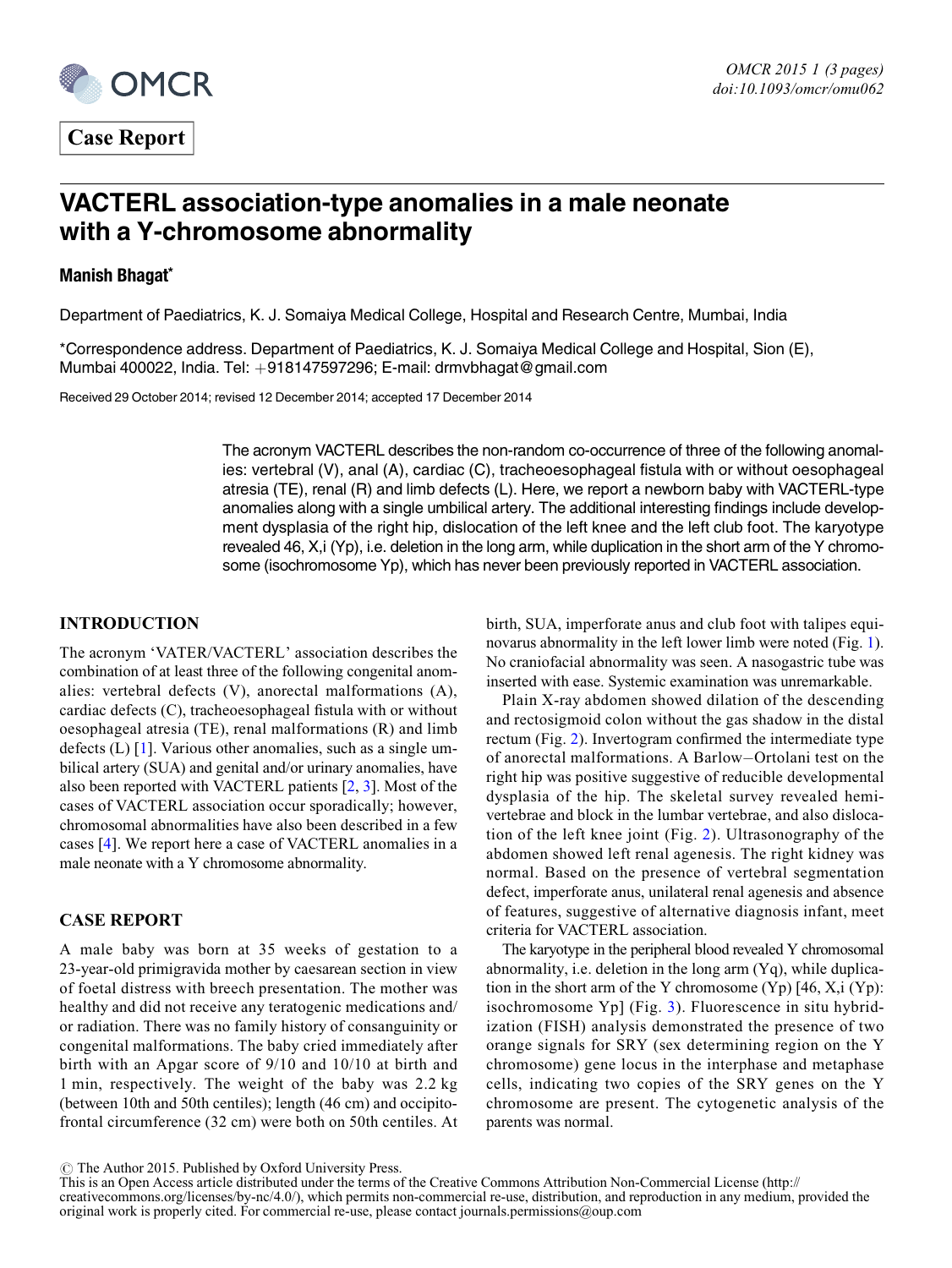<span id="page-1-0"></span>Complete blood count, thyroid profile, transthoracic echocardiogram, cranial ultrasonography and ophthalmological examination all were normal. The infant underwent colostomy within few hours after birth. Postoperative recovery was uneventful and he was subsequently discharged on Day 10 of life with full feeds. The infant was planned for anorectoplasty at 3 months of age. He was seen twice in the first- and secondmonth follow-up visits and was doing well.

# DISCUSSION

Our patient presented with anal atresia, lumbar vertebrae defect (block and hemi-vertebrae) and left renal agenesis, suggestive of VACTERL association [\[1](#page-2-0)]. Interestingly, infant had



Figure 1: Newborn with imperforate anus.

additional defects in the form of SUA and lower limb anomalies, which included developmental dysplasia of the right hip, left knee dislocation and left club foot. While typically defined by the presence of radial anomalies (thumb aplasia/ hypoplasia), other limb anomalies, such as distal tibial aplasia, clubfoot, hallucal deficiency and pre-axial polydactyly, have also been described to VACTERL association [\[1](#page-2-0), [5](#page-2-0)]. Other abnormalities may include cleft lip and cleft palate, hypothyroidism, duodenal atresia or stenosis, abnormalities of genital and urinary system, and anomalies of the respiratory, intestinal, vascular and central nervous system [[6\]](#page-2-0). Virtually, all the features of VACTERL association may occur in a patient with Fanconi anaemia (FA), but radial-ray defects, haematological (bone marrow failure) and pigmentation anomalies that are considered as distinct features are not seen in the present case. VACTERL-type anomalies have been increasingly described in proven cases of FA [[7](#page-2-0)]. Hence, chromosomal breakage studies should be done in patients with the VACTERL phenotype, especially with radial anomalies and if there are features suggestive of FA [\[1](#page-2-0), [7](#page-2-0)]. The overlapping of defects of VACTERL association has also been described with Pallister-Hall syndrome, Towne-Brocks syndrome, 22q11.2 deletion syndrome and MURCS association, which is characterized by the presence of Mullerian duct aplasia, renal aplasia and cervico-thoracic somite dysplasia [[1\]](#page-2-0).

The combination of VACTERL abnormalities may present with some known chromosomal abnormalities, including trisomy 13, 18, 21 and 5p syndrome. Most of the VACTERL patients have sporadic occurrence; however, reports of familial cases are increasingly being reported [\[4](#page-2-0), [8](#page-2-0)]. Chromosomal aberrations, in particular, 6q, 8q, 10q, 17q, and 22q with recurring or de novo copy number variations (DNA gains or losses)



Figure 2: X-ray images of the patient (A) showing a dilated descending and rectosigmoid colon without the gas shadow in the distal rectum, and (B) dislocation of the left knee.